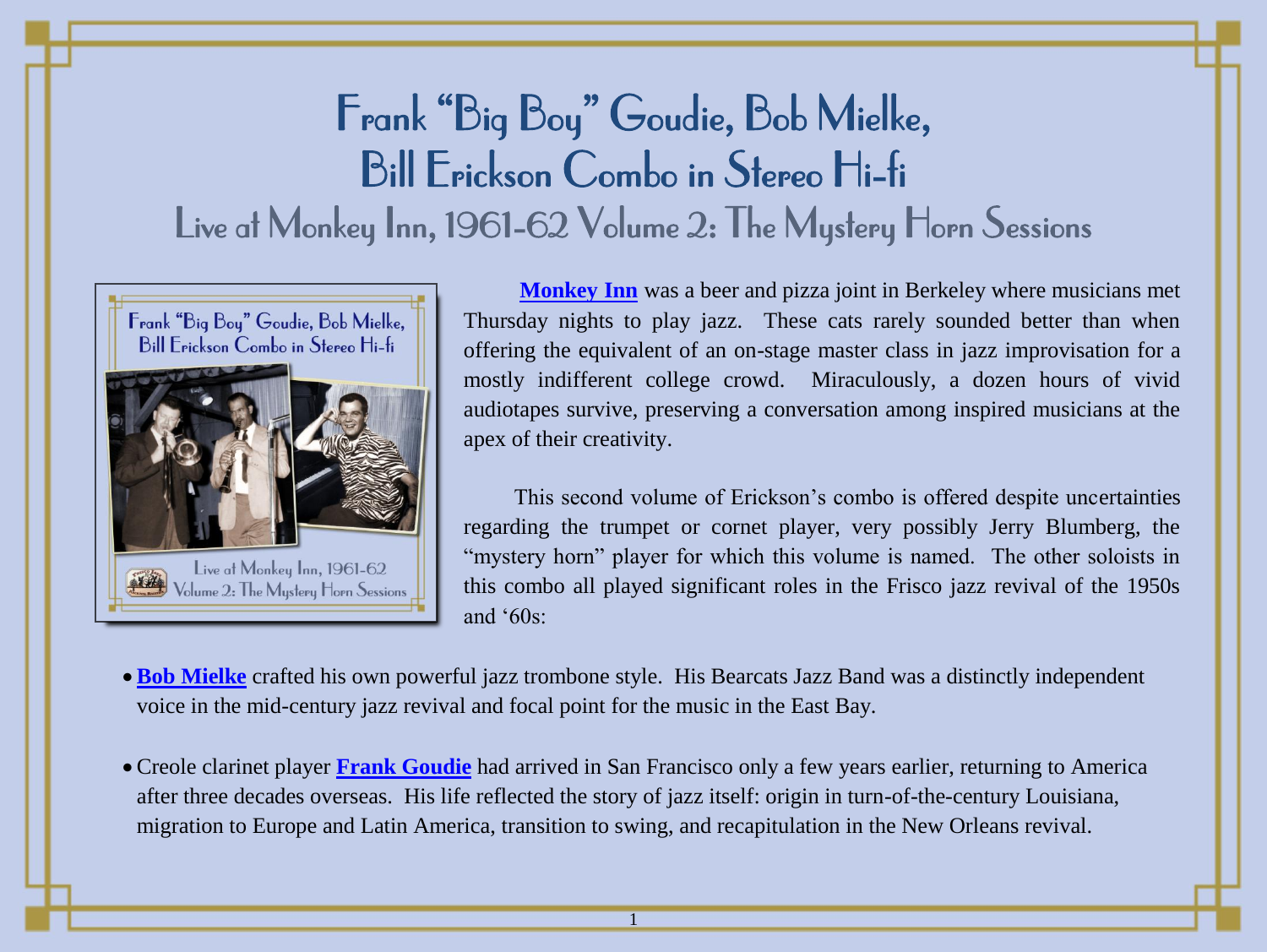**[Bill Erickson](http://jazzhotbigstep.com/249912.html)** was a dynamic jazz pianist, trumpet player and entertainer; a catalytic musician and creative force who led combos and jam sessions at the region's most popular jazz dive: Pier 23 on the Frisco waterfront, and these combos.

#### **Mystery Horn**

There's a puzzling mystery surrounding the identity of this trumpet player. For decades Bob Mielke recalled that it was [Jerry Blumberg](http://jazzhotbigstep.com/281912.html) who played on this gig. Blumberg was known for his work in New York with Bunk Johnson and Bob Wilber, where he and Mielke first met in 1947. He later came under the influence of Bobby Hackett. Briefly in the Bay Area during the late 1950s and early 60s, Jerry made a strong impression on local musicians. But he soon quit music for health and personal reasons.

However, Blumberg recently broke a silence of 50 years to state that he is not the horn player on these tapes. Nonetheless, he did recall playing Monkey Inn with Mielke a couple times. Furthermore, his itinerary in the Bay Area overlapped with these sessions, he was sometimes heard at Erickson"s Pier 23 jam sessions, and extant tapes of Jerry subbing in the Bearcats show a strong resemblance. Despite his demurral, informed listeners remain convinced this is Blumberg, including me, Bob Mielke and jazz scholar, Richard Hadlock who distinctly recalls Jerry"s "classy" sound.

The lead horn added substantially to this group, upgrading it from a combo to a classic jazz ensemble. Though only a quintet, and lacking a proper bass line, the third horn allowed for the music parts of a New Orleans ensemble to generate polyphonic melodic counterpoint. And for riffing: playing simple repeated figures behind a soloist which was a popular and effective technique in Bay Area jazz performance at the time, adding complexity, harmonic layering and rhythmic drive to the music.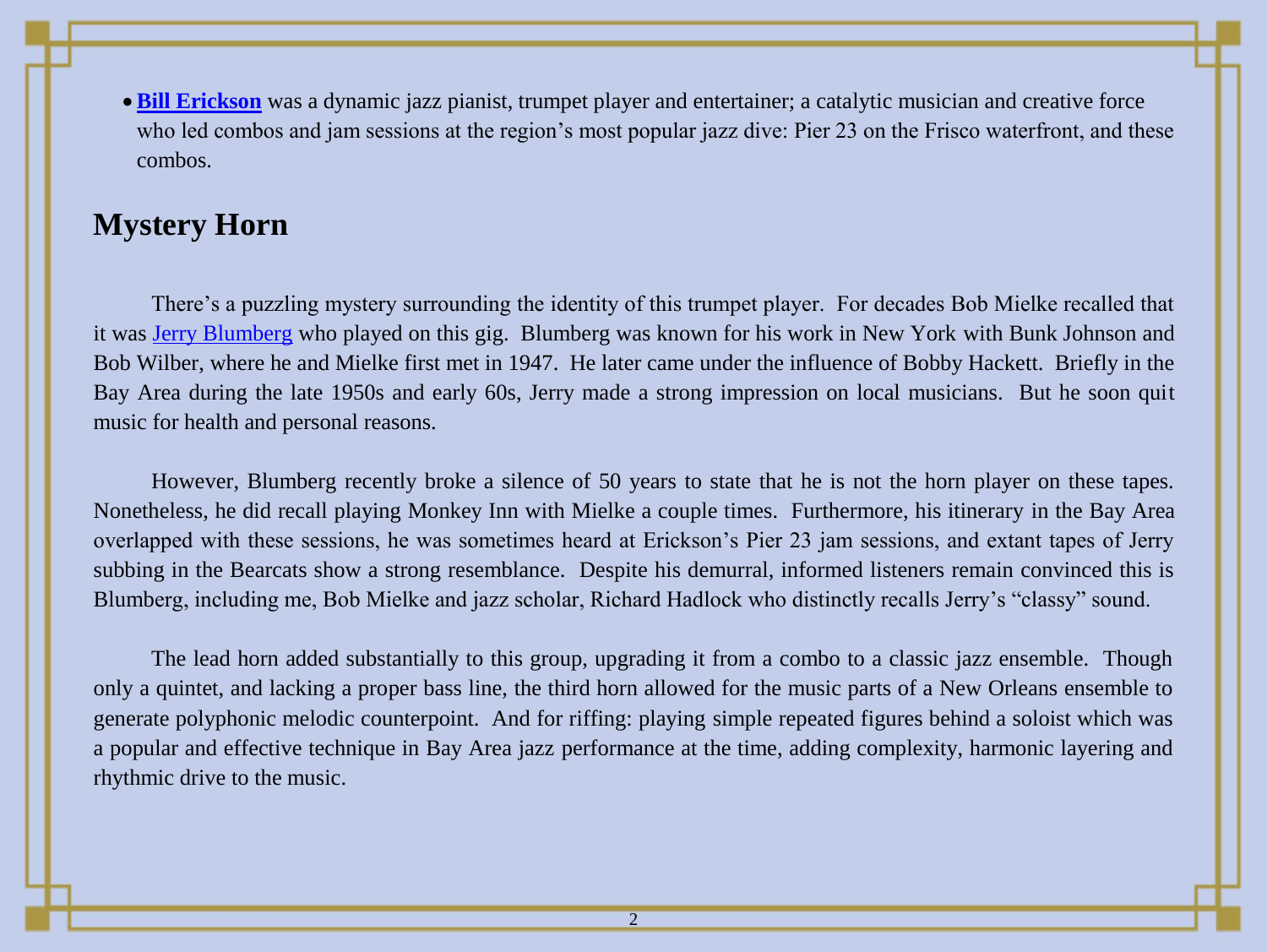Whoever it was, this horn player is very good indeed. He dips into Louis Armstrong's repertoire and style for "I'm Confessin"" and "Struttin' with Some Barbeque." Meilke sits-out a fresh interpretation of Benny Goodman's "Avalon" by our "mystery horn" demonstrating his exemplary control of dynamics and modulation of intensity levels.

Throughout these sessions, this "mystery horn," very possibly Jerry Blumberg, provides skillful leadership without aggressiveness, a full tone, fluid technique and fresh improvisational ideas. He blends a swinging Bobby Hackett New York Dixieland sound with flourishes of Bunk Johnson.

#### **Bob Mielke** (b. 1926)

Mielke created his own exciting jazz trombone style fusing elements from Kid Ory"s New Orleans tailgate tradition, the Harlem swing of J.C. Higginbotham, and Ellington"s "Tricky Sam" Nanton. His trombone exemplar for playing New Orleans parts was George Brunis, heard in the 1939 Muggsy Spanier Ragtime Band. As a soloist Bob was interesting because he was brave enough to take the unexpected path. His support for the other players is strong; his comping alternates between supportive riffs and ensemble counterpoint.

In the 1950s and "60s Bob Mielke"s popular Bearcats were at the core of an East Bay/Berkeley contingent in the Frisco jazz revival. Mielke, Erickson, Goudie and company were part of a second wave of musicians who built an independent traditionalist style. This combo exemplifies their co-operative, adventurous and musically sophisticated outlook. By his own admission, Mielke was occasionally



*Bob Mielke, Lark's Club, Berkeley, CA, 1955.*

in over his head musically with these better-trained veterans. Listening today, he"s very proud of the music and astonished by Erickson"s audacious soloing.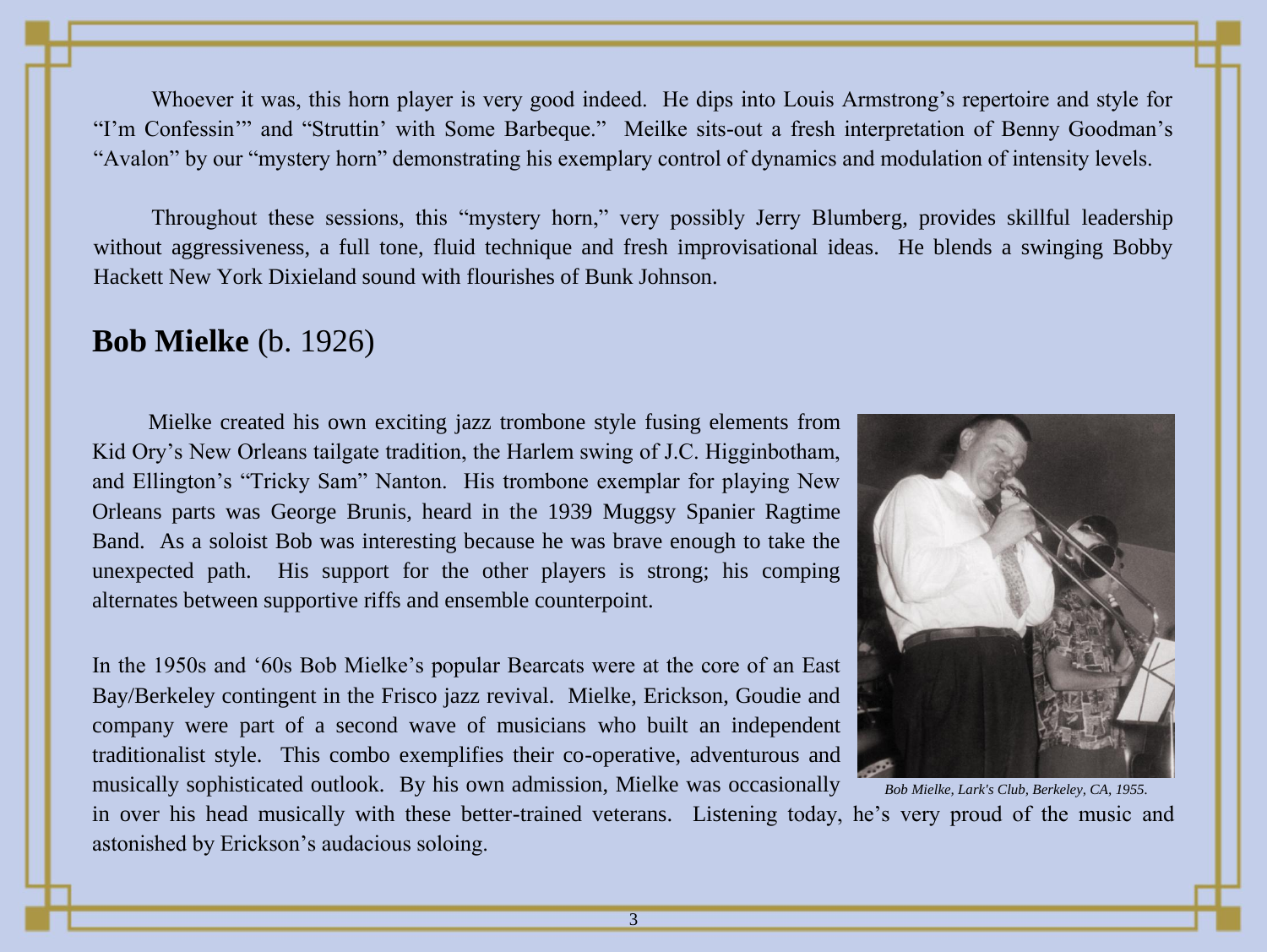## **Bill Erickson** (1929-67)

 A dynamic force in the Frisco revival, Erickson is almost completely forgotten today. A musical genius and jam session director, he was remarkably skilled at setting the stage for others to shine. Besides playing piano in Mielke"s Bearcats when called upon, his other main enterprise was directing jam sessions at **[Pier 23](http://jazzhotbigstep.com/295633.html)** on the San Francisco waterfront a couple nights a week, with Goudie a regular fixture.



*Bill Erickson at Monkey Inn, 1962 with Earl Scheelar (cornet) and Bret Runkle (washboard). Photo by William Carter, courtesy Scheelar.*

Leading the Monkey Inn combos from the piano Erickson delivered solid bass support, imaginative harmonics and sparkling solos. These are the finest examples of his piano playing on disc or tape; his improvisations take daring harmonic leaps, presenting brilliant melodic variations. His genius is undeniable whether soloing or playing counterpoint to the horns on "I"ve Found a New Baby," "Love Nest," or "Everybody Loves my Baby."

A gifted all around musician known locally as "Willie the Master," Erickson was also an accomplished trumpet player, arranger, entertainer and raconteur. For a while in the late 1950s, his roomy nearby Victorian was known as the 'Berkeley jazz house,' a site legendary for music parties and jam sessions. Members of Mielke"s band including Goudie often jammed there from afternoon until past midnight.

The shock of his 1967 suicide, and scarcity of surviving discs, extinguished too quickly the memory of this bright light in Bay Area music. This is the first publication of music produced solely under Bill Erickson's leadership.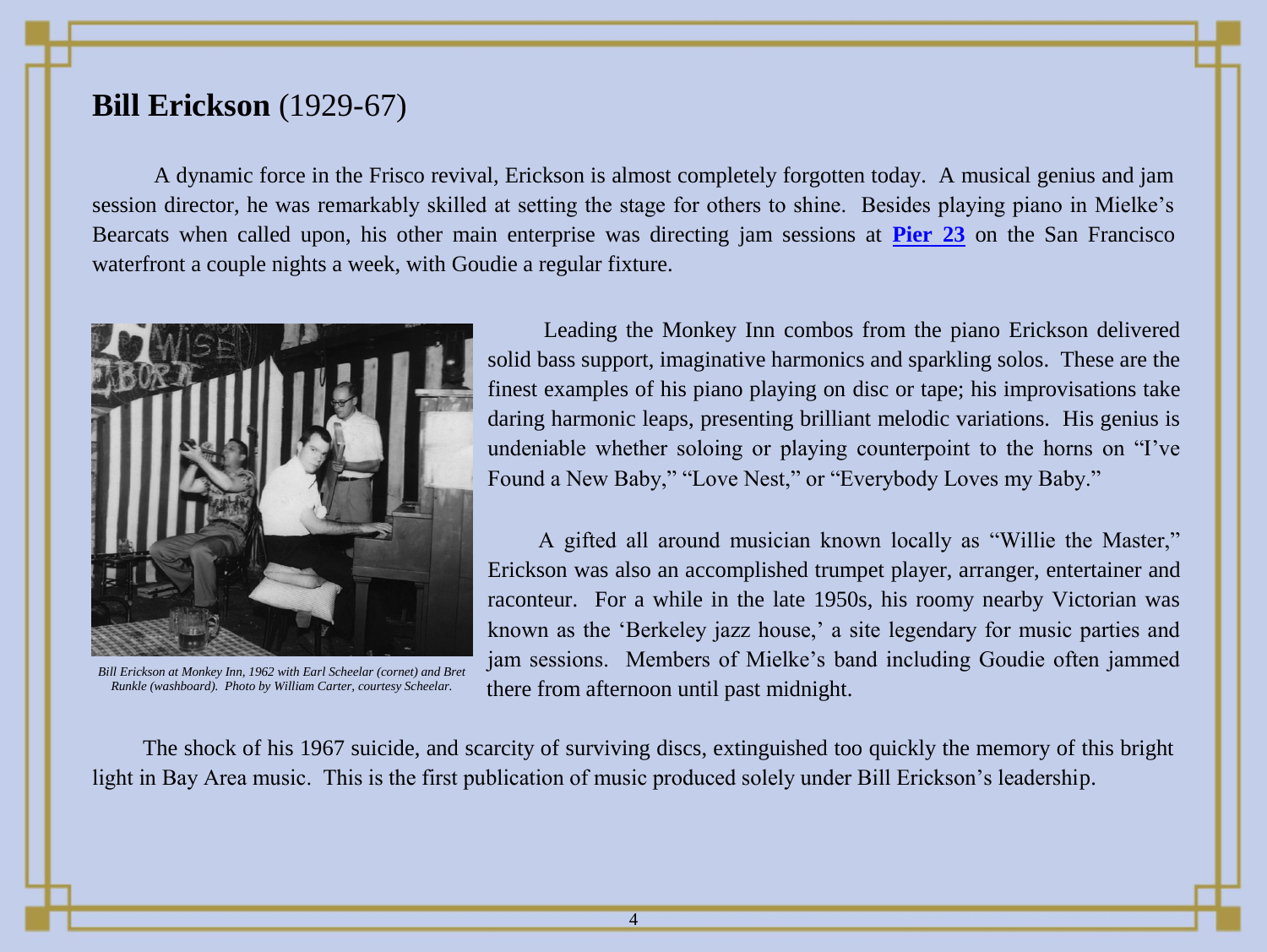# **Frank "Big Boy" Goudie** (1899-1964)

From about 1957-63 Goudie was a notable figure in the Frisco revival. The 6' 5" multi-instrumentalist originally from Louisiana moved to Paris in 1924, South America during WW II, back to Europe after the war, and eventually back to the USA. His globe-spanning saga is only now being fully explored. *"Behind his easy smile lies one of the most colorful stories in jazz,"* wrote broadcaster, musician and writer Richard Hadlock in the early 1960s, *"I never saw a musician more eager to play."*



In his sixties and still brimming with energy Goudie was known exclusively as a clarinetist in the Bay Area: fertile ground for an autumnal flowering of his music. The former saxophone player developed a distinctive personal voice: a rich, husky tone with flowing lines and a vocabulary incorporating both New Orleans tradition and his decades playing swing tenor. Like his greatest inspiration Coleman Hawkins, Goudie developed the ability to improvise endlessly with ease. Drawing from broad experience that had included jamming with the jazz elite of Europe during the 1920s, "30s and "40s, he solos at length effortlessly in "Avalon," "I"m Confessin"," "The Love Nest," and "Gee, Baby, Ain't I Good to You."

By the early 1960s Frank was playing most nights of the week with any of a half-dozen ensembles, or with Bill Erickson at Pier 23 and Monkey Inn. He had a "continental" manner, wore a beret, spoke with a strong French accent, yet retained earthy traces of his Louisiana Creole origins. His younger Frank "Big Boy" Goudie, Chikito Club, Basel, Switzerland, 1949.<br>**associates found him cultured, intelligent, worldly and modest; a charming**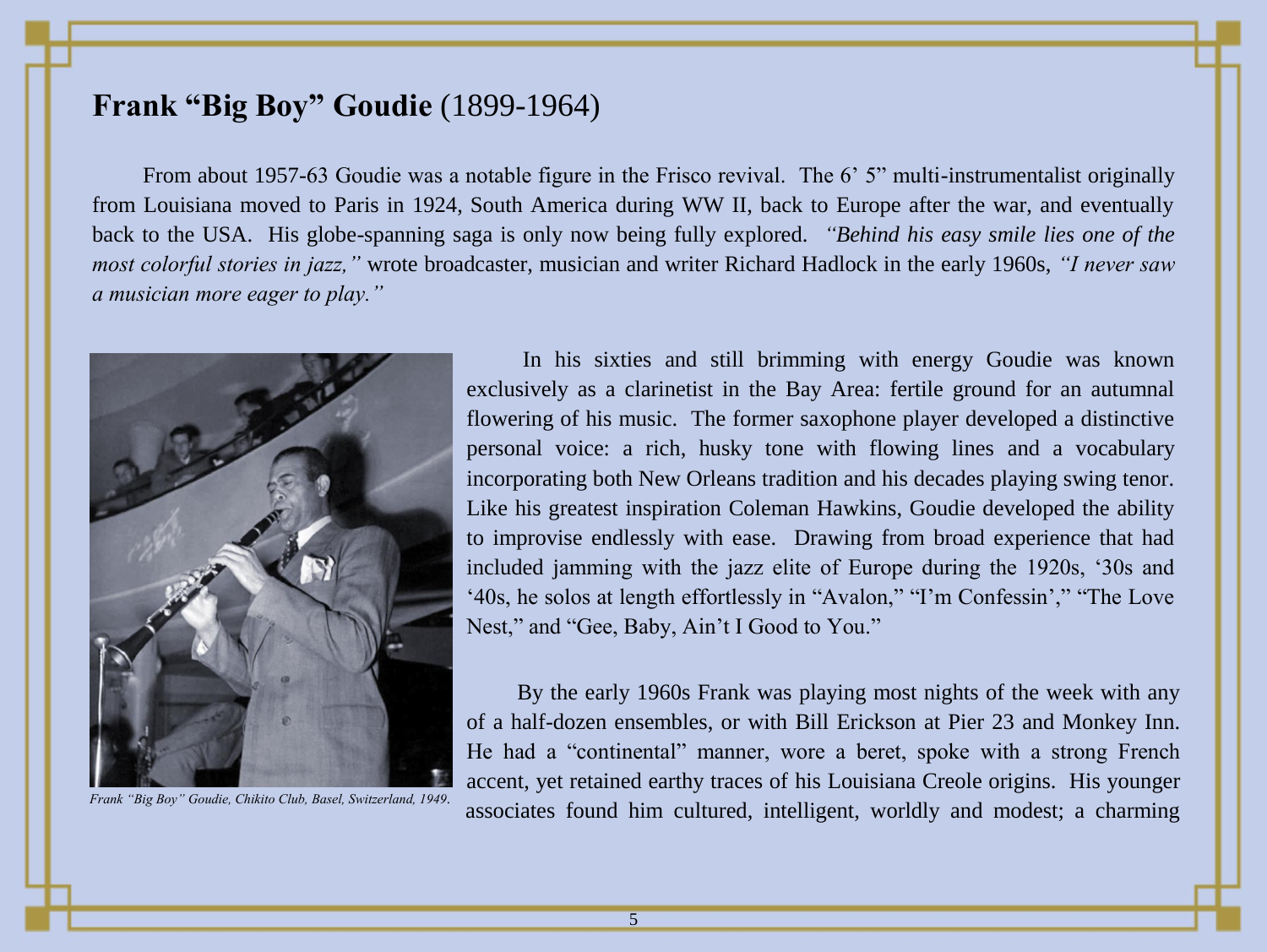"gentleman of jazz" with considerable personal warmth, *"though none of us called him "Big Boy","* noted trombonist Bill Bardin.

The Monkey Inn sessions are by far the best pickup of Goudie"s masterful New Orleans Creole clarinet sound. He poured out his variations with drive and imagination, his eloquent solos opening like blossoms. Sadly, he was dead from lung cancer within two years, Erickson a suicide five years later.

Drummer **Jimmy Carter** was an African-American native of New Orleans working regularly at Erickson's Pier 23 jams, and with this combo. Accurate and supportive he shifts his patterns fluidly, punctuating the action with quick jabs.

## **Repertorie**



*Drummer Jimmy Carter with bassist, Charles Oden, 1957. Courtesy Richard Hadlock.*

Several revival jazz bands played Monkey Inn in that era: Bay City, Great Pacific, and Bob Mielke"s Bearcats. Mielke, Erickson and the East Bay jazz crew took special pride in offering a broad repertoire of great but overlooked tunes from earlier decades. The combo"s tune list encompassed classic jazz, the Swing era, Blues, New Orleans and popular music.

For Goudie "I"ve Found a New Baby" had special significance. It was the first title waxed under his name in Paris, 1935 when he "tripled:" soloing on cornet, tenor sax and clarinet, backed by guitarist Django Reinhardt and Stephane Grappelli, piano.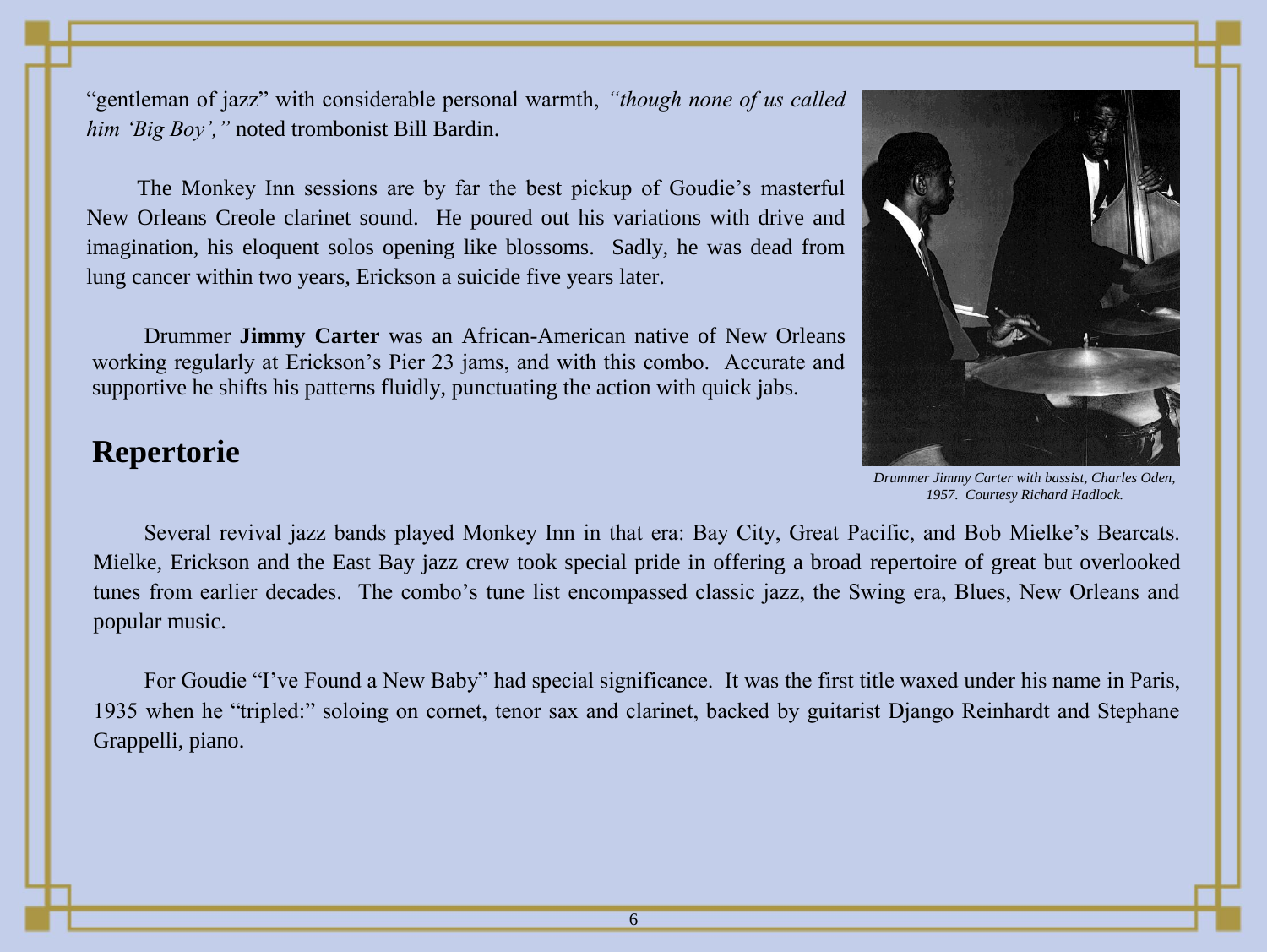A minor hit in the Thirties the light-hearted "Isle of Capri" made a Pop and Jazz comeback worldwide during the Fifties. "Gee, Baby, Ain"t I Good to You" gives each player ample opportunity to comment on the blues. Notably almost nothing appears from the Lu Watters or Turk Murphy Trad Jazz genre.

Voicing of the horns is especially pleasing on Jimmie Noone"s "Apex Blues" and the early New Orleans classic, "All The Girls Go Crazy." Our Mystery-horn lead captures the full-bore energy of early classic jazz, while deftly modulating intensity levels on "Everybody Loves my Baby" and "Struttin' with Some Barbeque."

#### **Historic Sessions**

Bob Mielke describes the Monkey Inn crowd as *"frat boys out on their first beer benders,"* though another less charitably called them, *"a little pack of thugs."* Mostly a college-age crowd, they responded to the music with mild indifference or overheated enthusiasm.



These recovered audio artifacts are only slightly marred by weak pickup of Goudie in the ensemble, too much horn in the balance, and a mild ambient hum on the four tracks from 8.31.61. Some minor tape flaws may be heard, and plenty of location or performance noise: like the swinging doors next to the piano, a tired poorly tuned upright. Mielke wanders around audibly, claps, and stomps his foot near the end of each number alerting other musicians to the concluding bars.

The music in this series is taken from a dozen hours of open reel audiotapes recorded by music fans Alvin and Barbara Bryant. Captured Goudie, Carter, Mielke, Erickson in action at Monkey Inn **in** vivid stereo with an Ampex tape deck and Telefunken microphones

7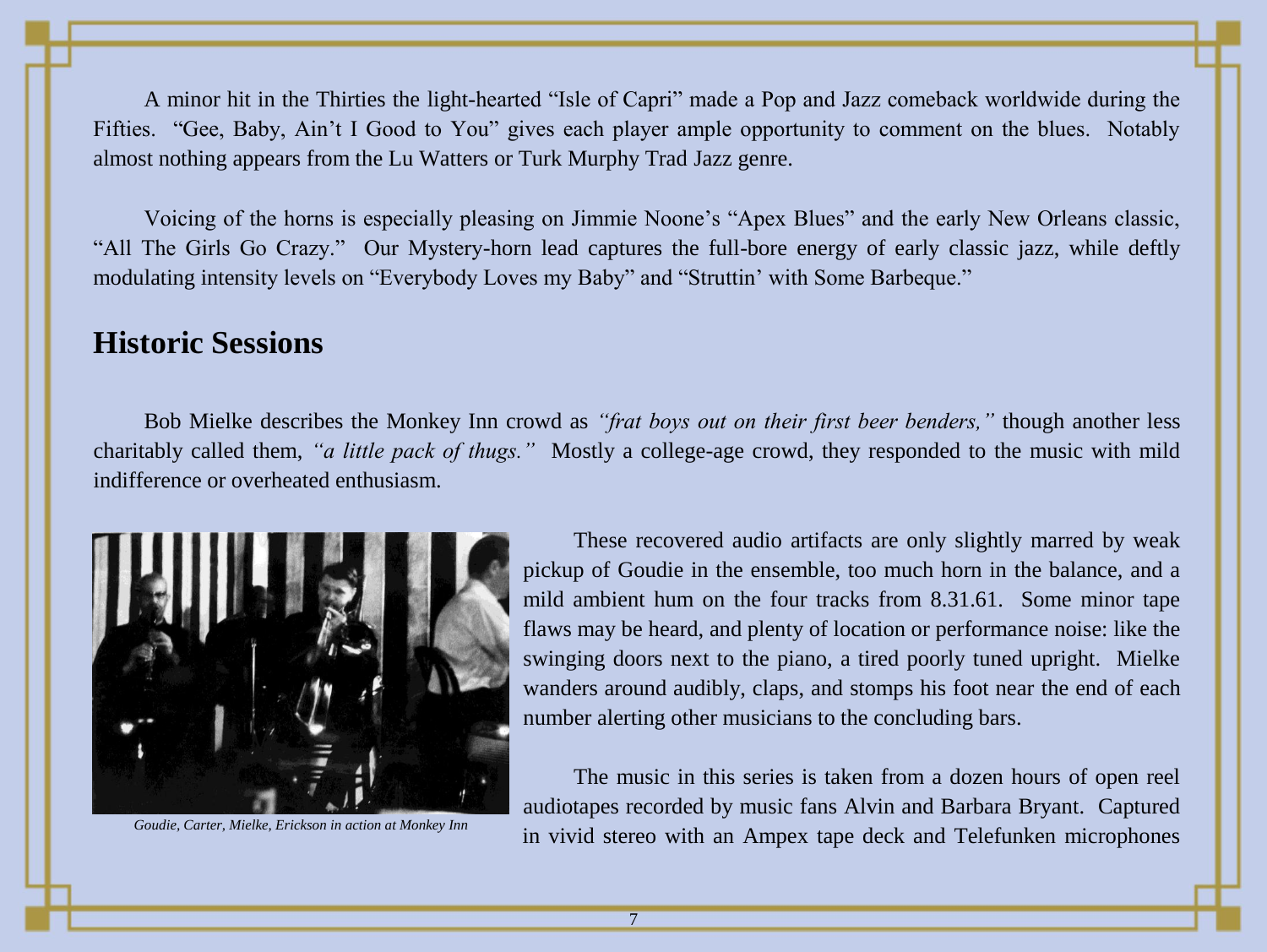the sound is surprisingly lifelike; the original dynamics have been preserved with only equalization adjusted.

These historic public performances offer an intimate glimpse of master musicians conducting a graduate seminar in jazz improvisation. Goudie, Mielke, Erickson, Carter, and possibly Blumberg, explored the full dynamic musical potential within a few bits of unamplified wood, brass, felt, steel, ebony and skin. Speaking with their own true voices these artists blended their harmonic modulations, melodic variations and rhythmic syncopations, adding up to a whole considerably greater than the sum of its estimable parts.



*Goudie, Carter, Mielke, Erickson, Monkey Inn, 1961-62*

#### Dave Radlauer, 2015

Award-winning broadcaster, writer and audio engineer presenting vintage jazz since 1982.

*Thanks to Bob Mielke for access to his personal collection and corroboration of the liner notes for this series, which are based on interviews with Bob Mielke and Bill Bardin (trombones), Richard Hadlock (soprano and clarinet), Dave Greer (fan/observer), and correspondence with Jerry Blumberg.*

For more recordings of Bob Mielke and Frank "Big Boy" Goudie see Grammercy Records" *The Odd Brilliance of P.T. Stanton, Frank Goudie on the West Coast,* and others from Frisco Jazz Archival Rarities*.*

*Cover photos: Photos of Bob Mielke, Frank Goudie, East Bay, Pioneer Village, 1957-58; and Bill Erickson from the late-1950s. Courtesy Bob Mielke.*

*Find more about these artists, original research, articles, and audio archives at the [JAZZ RHYTHM](http://jazzhotbigstep.com/104.html) website.*

8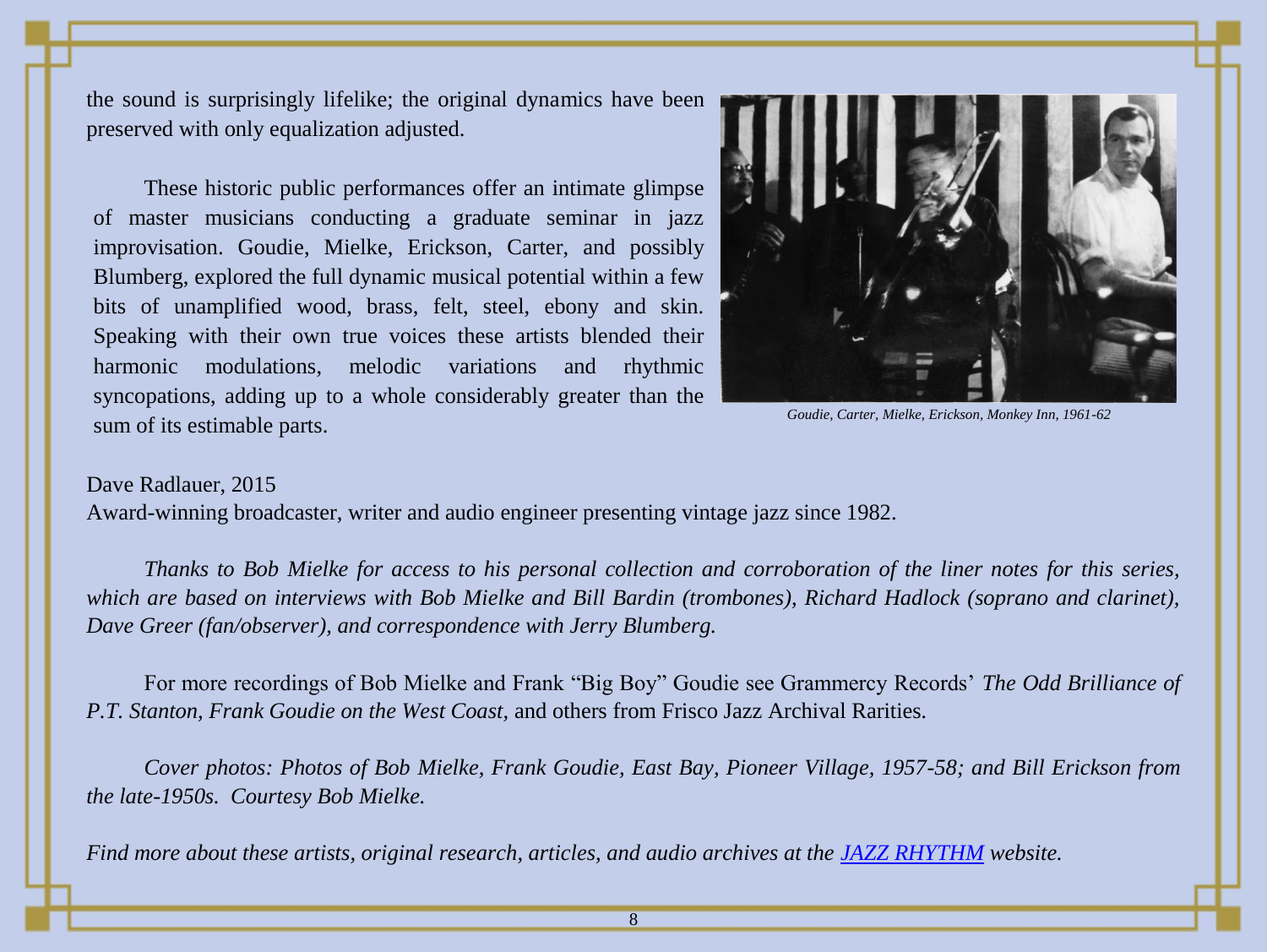| <b>Track List</b>                  | <b>Date</b> | <b>Time</b> |
|------------------------------------|-------------|-------------|
| 1. I've Found a New Baby           | 8.31.61     | 7:36        |
| 2. Isle of Capri                   | 8.31.61     | 7:39        |
| 3. Avalon                          | 8.31.61     | 5:56        |
| 4. I'm Confessin'                  | 8.31.61     | 4:20        |
| 5. The Love Nest                   | 9.7.61      | 7:26        |
| 6. Apex Blues                      | 9.7.61      | 5:55        |
| 7. Gee, Baby, Ain't I Good to You? | 9.7.61      | 8:21        |
| 8. All the Girls Go Crazy          | 9.7.61      | 5:42        |
| 9. Everybody Loves my Baby         | 9.7.61      | 6:49        |
| 10. Struttin' with Some Barbeque   | 9.7.61      | 7:54        |
|                                    | Total       | 72:17       |

Trumpet player unknown, probably Jerry Blumberg.

Frank "Big Boy" Goudie (clarinet), Bob Mielke (trombone), Bill Erickson (piano, leader) and Jimmy Carter (drums). Track 3, "Avalon," Mielke out.

Recorded at: Monkey Inn, Berkeley, CA, 1961 Tapes: Bob Mielke Collection Photos: Dick Oxtot & Bob Mielke Collections Re-mastering, production, research & liner notes: Dave Radlauer Transferred and mastered using a J-corder modified Technics reel deck, RME Fireface d/a, Bybee AC filtering, and Pro Tools.